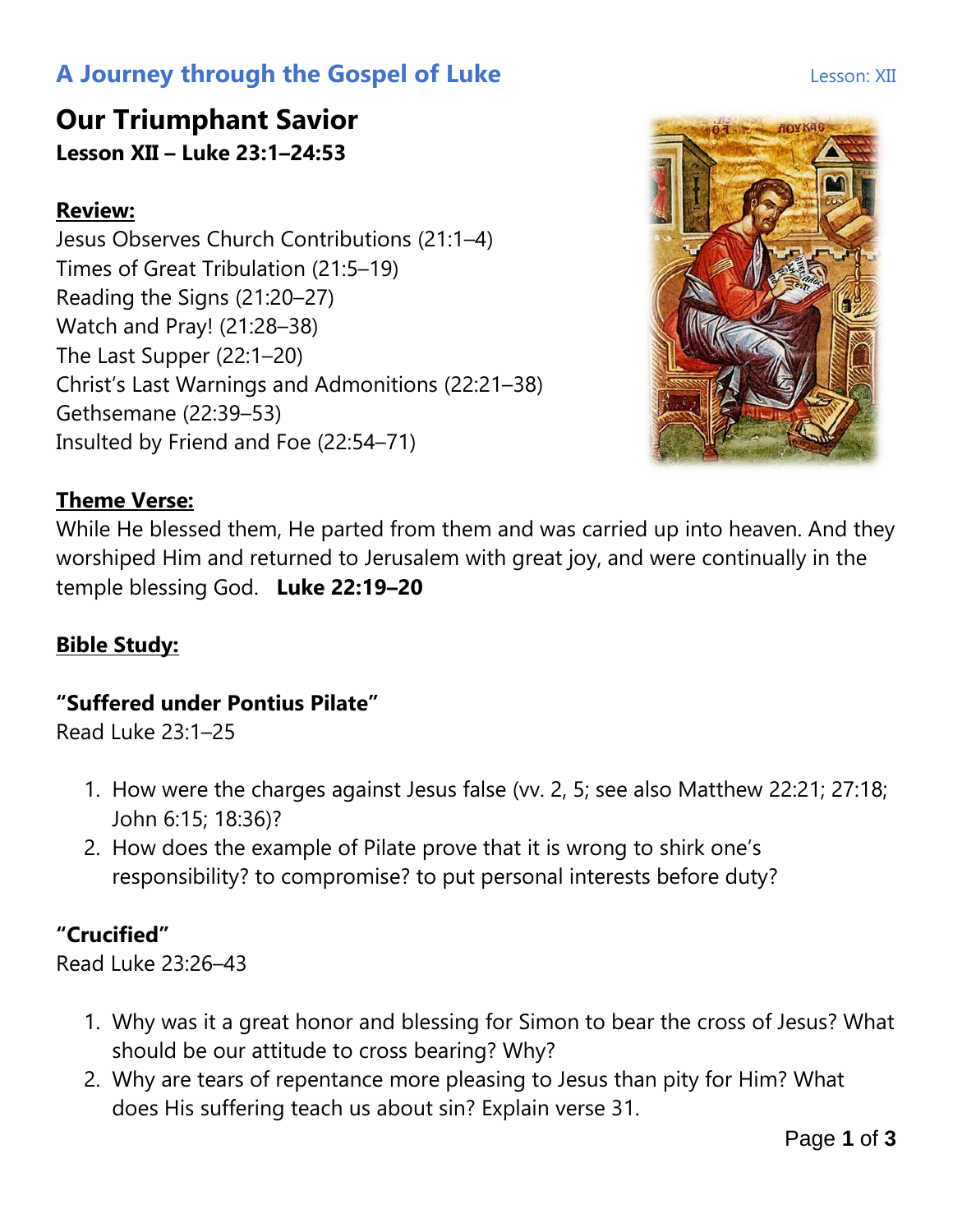#### **"Dead and Buried"**

Read Luke 23:44–56

- 1. What miraculous events took place on Calvary? What lessons do these events teach us?
- 2. What significance does the death and burial of Jesus have for us?

#### **"The Third Day He Rose Again from the Dead"**

Read Luke 24:1–12

- 1. What value would our faith have if Jesus had remained in the grave (see 1 Corinthians 15:14–20)? Why is it important that we believe the Easter Gospel?
- 2. Mention several proofs of Christ's resurrection. Explain their value. Of what significance is Christ's resurrection for us?

#### **On the Road to Emmaus**

Read Luke 24:13–35

- 1. What are the only means by which God brings a person to faith?
- 2. How did Jesus show that the Old Testament has great value for us?

#### **The Last Visible Appearances of Jesus**

Read Luke 24:36–49

- 1. What appearances of Jesus are mentioned in John 20 and 21? in 1 Corinthians  $15:5-8?$
- 2. How do we know that Christ's resurrected body is the same body that died on the cross? In what respect is it different? What does this teach us about the nature of our bodies after our resurrection (Philippians 3:21)?